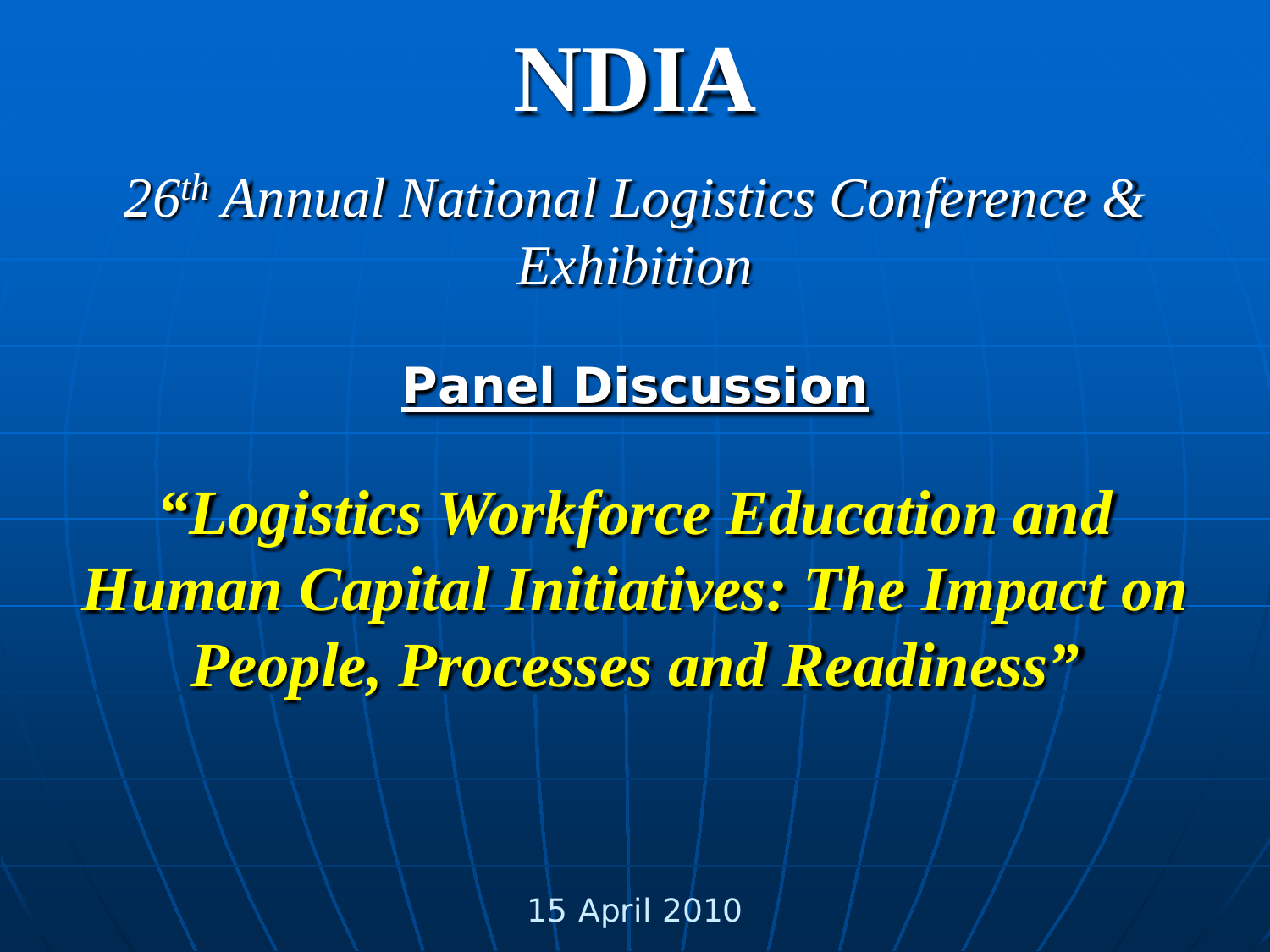## **Panelists**

#### • *LtGen Chris Christianson, USA (Ret)*

*Director, Center for Joint and Strategic Logistics, National Defense University; Moderator*

#### • *MG Bob Williams, USA*

*Commandant, US Army War College, Carlisle, PA*

#### • *Mr. Joe Andrasky*

*President & CEO, Voluntary Interindustry Commerce Solutions (VICS), Lawrenceville, NJ*

#### • *Dr. Chris Caplice*

*Executive Director, Massachusetts Institute of Technology Center for Technology and Logistics, Cambridge, MA*

#### • *Mr. Abe Zwany*

*Senior Vice President, Booz Allen Hamilton, McClean, VA*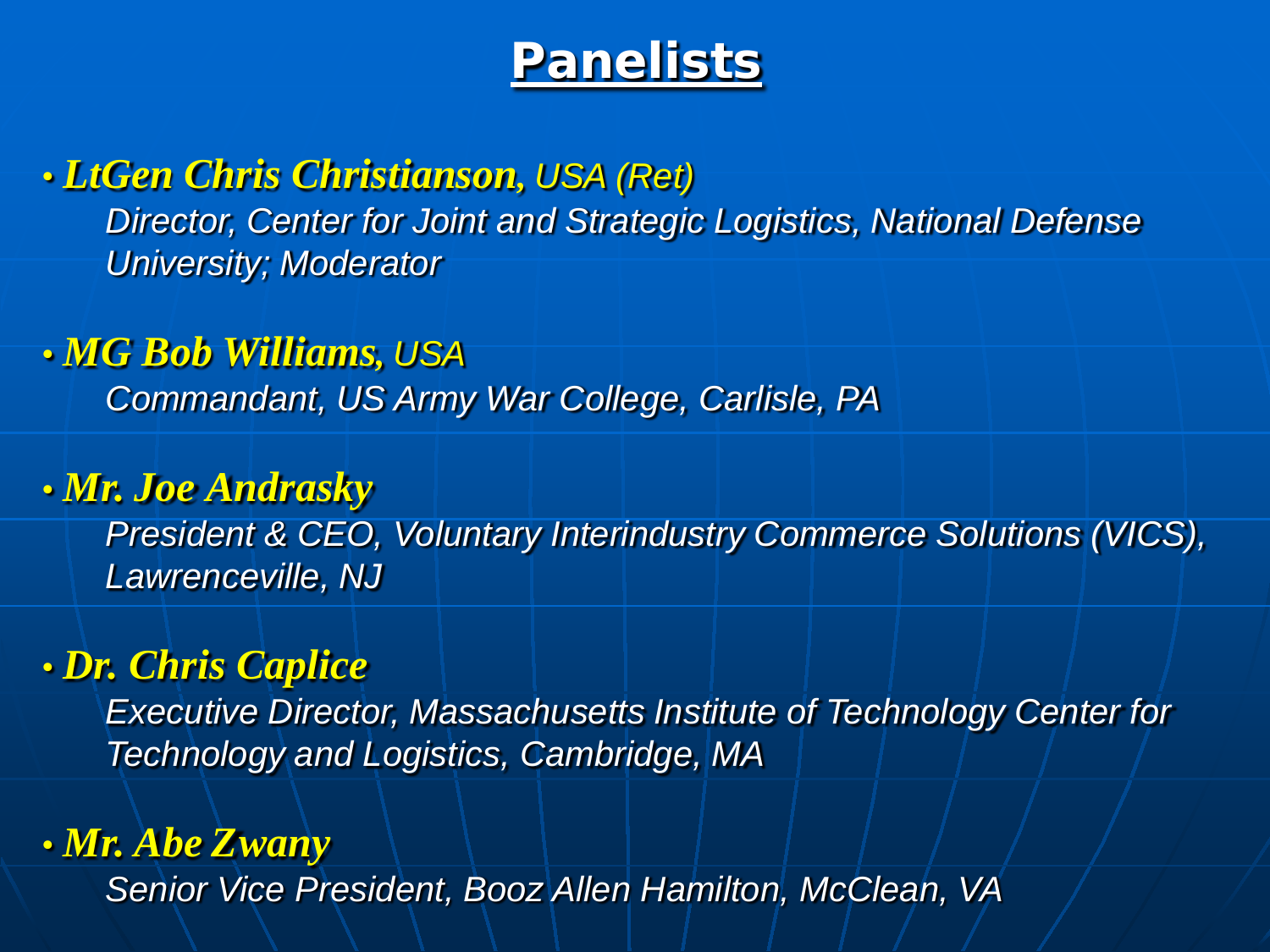# **Learning, Education and Development…**

## **What should we teach?**

*What to know…When to know?* **Meet customer defined outcomes Non-linear trends/trajectories Adaptive, learning adversaries**

- **Shortened cycle times**
- **Strategy is not a blueprint…**
- **Tight tolerances invite failure…avoid mechanistic patterns**

*Tension between genuine education, institutional agenda & culture…*